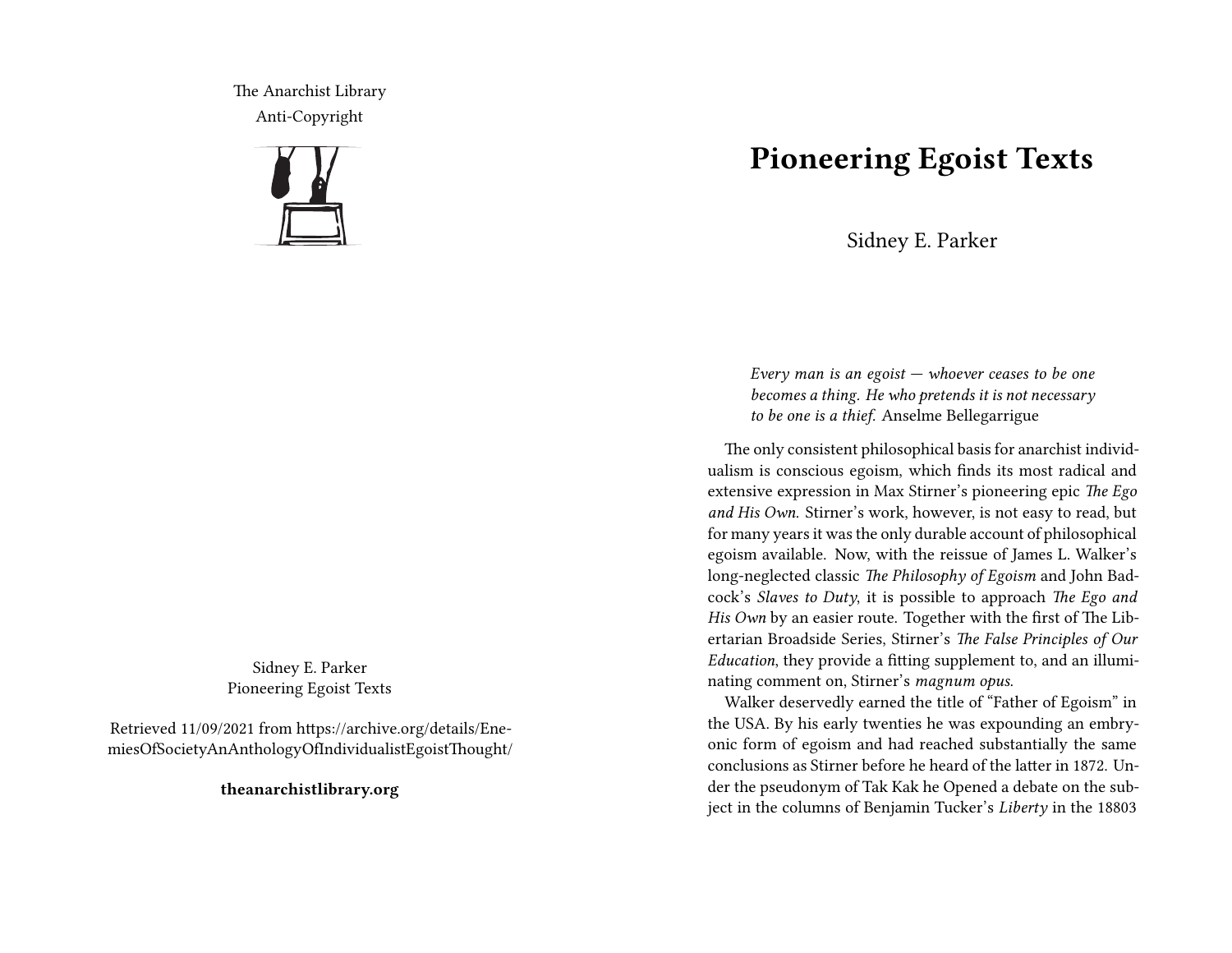and succeeded in carrying most of the Tuckerites, including Tucker himself, into the egoist camp. The bulk of *The Philosophy of Egoism* however, appeared serially in the magazine *Egoism*, published by Georgia and Henry Replogle from 1890-1898. In 1905, it was published in its entirety by Walker's widow, a year after his death from smallpox in Mexico.

When the book first appeared it was described in *Liberty* as "no more concise exposition of the philosophy of egoism has ever been given to the world. In this book Duty, Conscience, Moralism, Right and all the fetishes and superstitions which have infested the human intellect since man ceased to walk on four feet, are annihilated, swept away, relegated to the rubbish heap of the waste of human intelligence that has gone on through the progress of the race from its infancy."

Little has appeared in the English language since then to alter this judgment. Indeed, reading Walker in the light of certain recent "egoists" one sees how he stands head and shoulders above them, particularly those who retail constipated moralisms from under the sign of the Randian Revelation. How Walker would have been amused by their interminable mental gymnastics over "rights" and "force" which resemble nothing so much as the legendary medieval debates on how many angels could dance on the point of a needle. For him both "right" and "force" were expediencies to be claimed or exercised as an individual saw fit— and had the power!

In a style alternating between the magisterial and the pithy, and lit and lightened with flashes of telling eloquence, walker launches broadside after broadside at the ramparts of altruistic idealism. Every type of "supernal altruist" from the priest to the moralizing freethinker, from Nietzsche (yes, Nietzsche who wanted us to live for the Overman!) to the quasi-individualist Herbert Spencer, comes under his withering fire. I am tempted to quote from many passages in which he deftly turns the tables on the anti-egoists and shows how nearly 2,000 years of Iudeo-Christianity has covered what Stirner called "the noble nature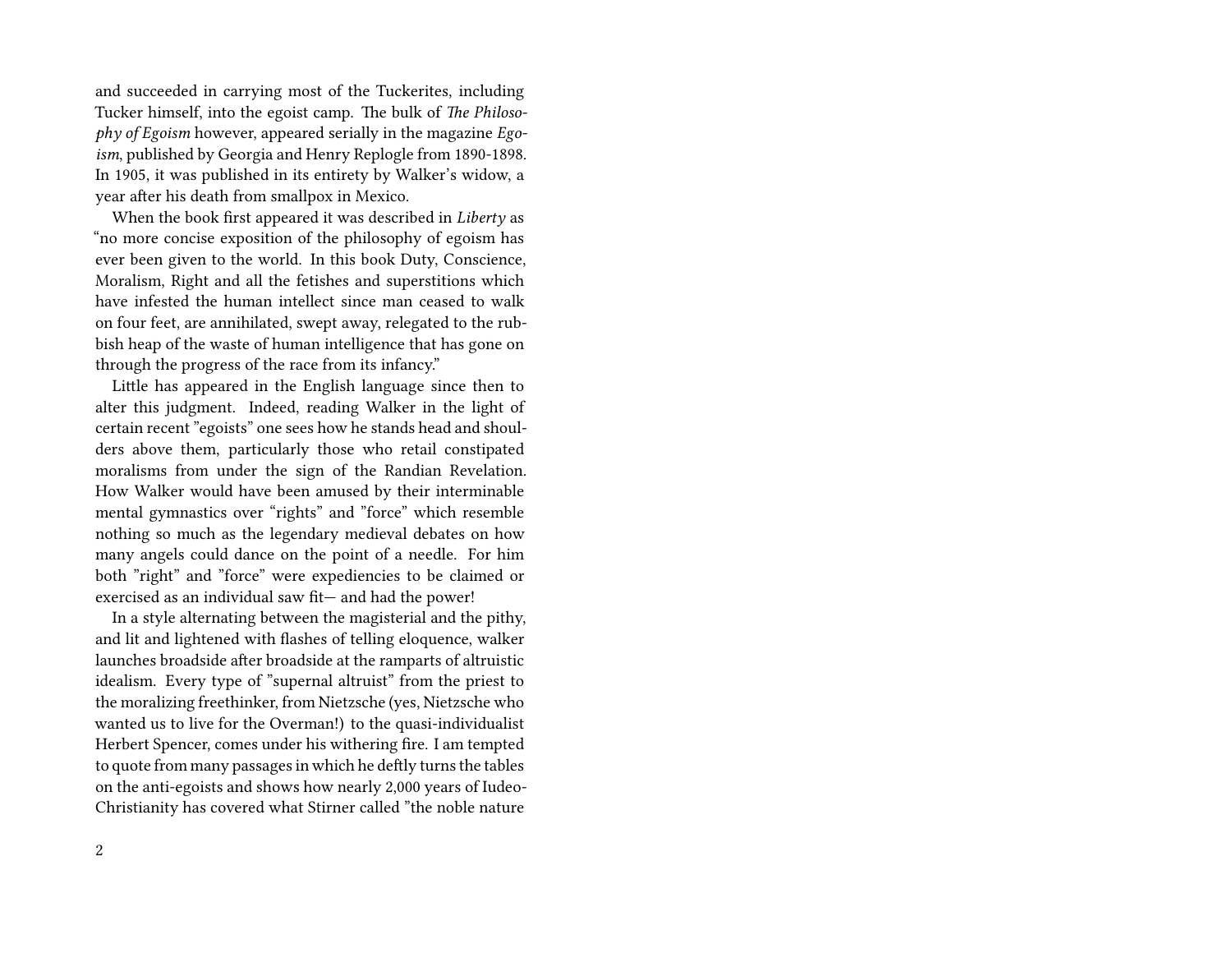of egoism" with the rancorous slime of the self-sacrificed, but I will content myself with only one in which Walker is replying to some of his critics writing in "libertarian papers":

> Many show absolutely no understanding of Egoism. It is an affair of objective classification of acts, they suppose. Thus if I have an apple and eat it, that is Egoism, they suppose. if I give the apple to my friend, that is Altruism, they suppose. How simple! Then I, being an Egoist and liking to see some of my friends eat my apples, must not indulge this pleasure unless I can stand certain persons' charges of inconsistency. Let me give them a point: I select my friends. My apples are not for everybody to help himself. Let me give them another point: The man who eats his own apple, not because he likes it, but because he thinks it is Egoistic to eat it—not to talk of duty—is only a deluded Egoist, by which I mean that he has missed being an Egoist in the definite sense in which I am using the word in these closing chapters. As James J. Martin remarks in his foreword: Walker was one of "the giants of philosophical egoism".

Badcock's essay "Slaves to Duty" nearly suffered the same fate as Walker's book, but was saved from complete neglect by Laurance Labadie who reprinted it in 1938. First delivered as a lecture in 1894 to the London South Place Junior Ethical Society, it appeared shortly afterwards as a pamphlet. Badcock subjects the "duty" spook to a thorough investigation and after he has finished it there is not enough left to give even a modicum of consolation to the most credulous member of the Society for Psychical Research.

Since I have written the Introduction to this corrected and annotated edition I will leave it at that— adding, however, that